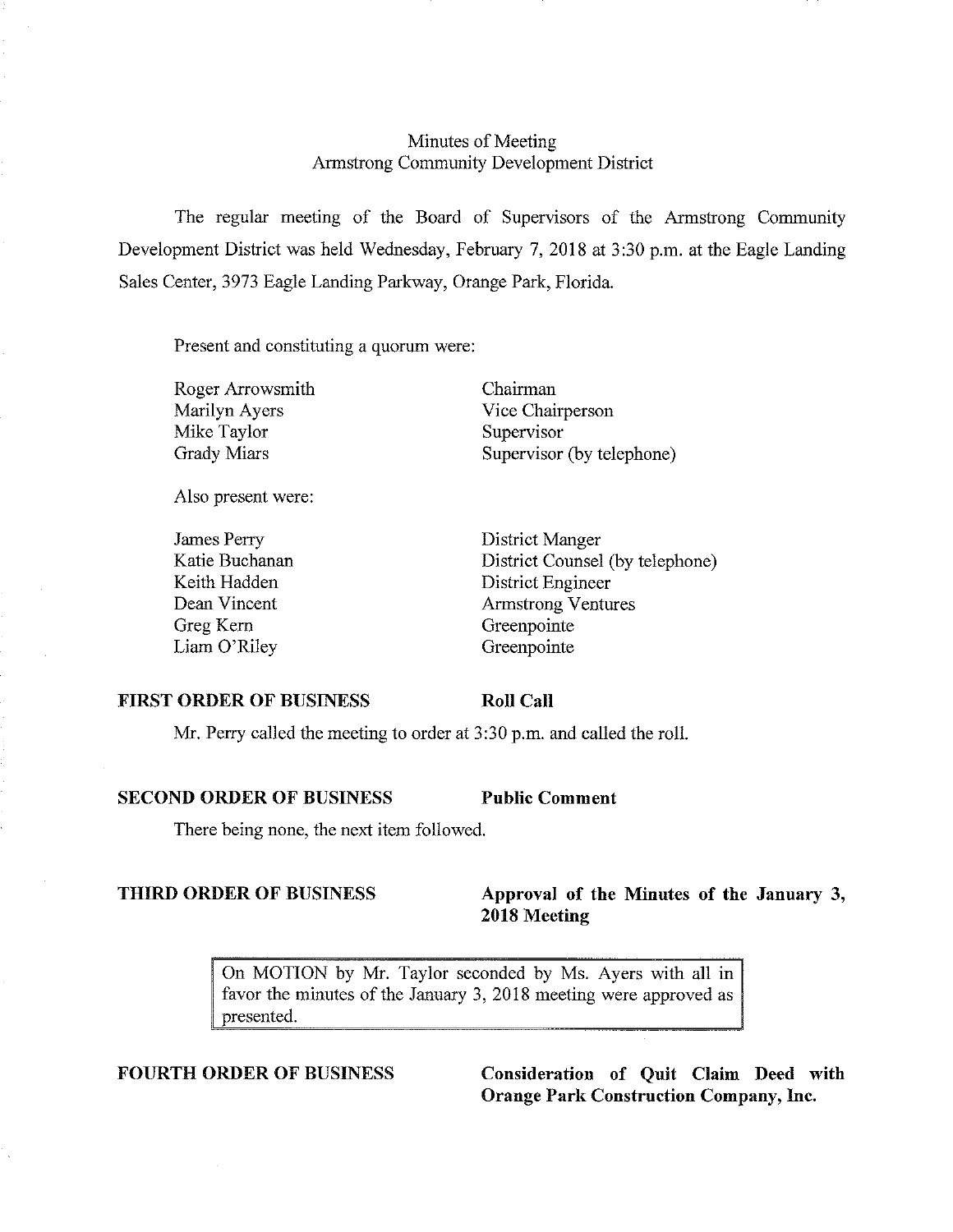Mr. Vincent stated one of the conditions in the Interlocal agreement was deeding the Tynes Boulevard right of way and easement area to the CDD and that was done. The final plats came about and created residue pieces and it was determined that a quit claim process was the easiest way to clean that up.

> On MOTION by Ms. Ayers seconded by Mr. Arrowsmith with all in favor a grant of easement to Orange Park Construction Company, Inc. for Lots 1 and 2 of the Westbank Plat was approved.

#### FIFTH ORDER OF BUSINESS Greyhawk Construction Matters

Mr. Hadden stated I have from Jr. Davis construction draw request no. 3 in the amount of \$345,751.13. I have signed off on this and I will submit this for payment.

> On MOTION by Mr. Taylor seconded by Mr. Arrowsmith with all in favor Jr. Davis' draw no. 3 in the amount of \$345,751,13 was approved and staff authorized to process a requisition out of the 2017 Bonds.

### SIXTH ORDER OF BUSINESS Staff Reports

### A. District Counsel

There being none, the next item followed.

### B. District Engineer - Consideration of Requisition No. 3 and No. 4

Mr. Hadden stated we had submitted requisitions 3 and 4 from Hadden Engineering and there was one item that could not be paid out of the proceeds so we pulled that out and the original requisition no. 3 went away and instead of having two that are about the same amount you have only no. 3 for \$29,068.53 and there is not a no. 4.

Mr. Taylor stated I would like-to table this to allow me to reconcile and upon that review and approval I would like the board to issue payment before the next meeting.

Mr. Hadden stated I send everything to Mr. Vincent and if he is okay with it he sends it on to Jim. I was sending stuff to you and you said send it directly to Jim. I would like to go back to that process so this doesn't occur again.

Mr. Taylor stated that is fine.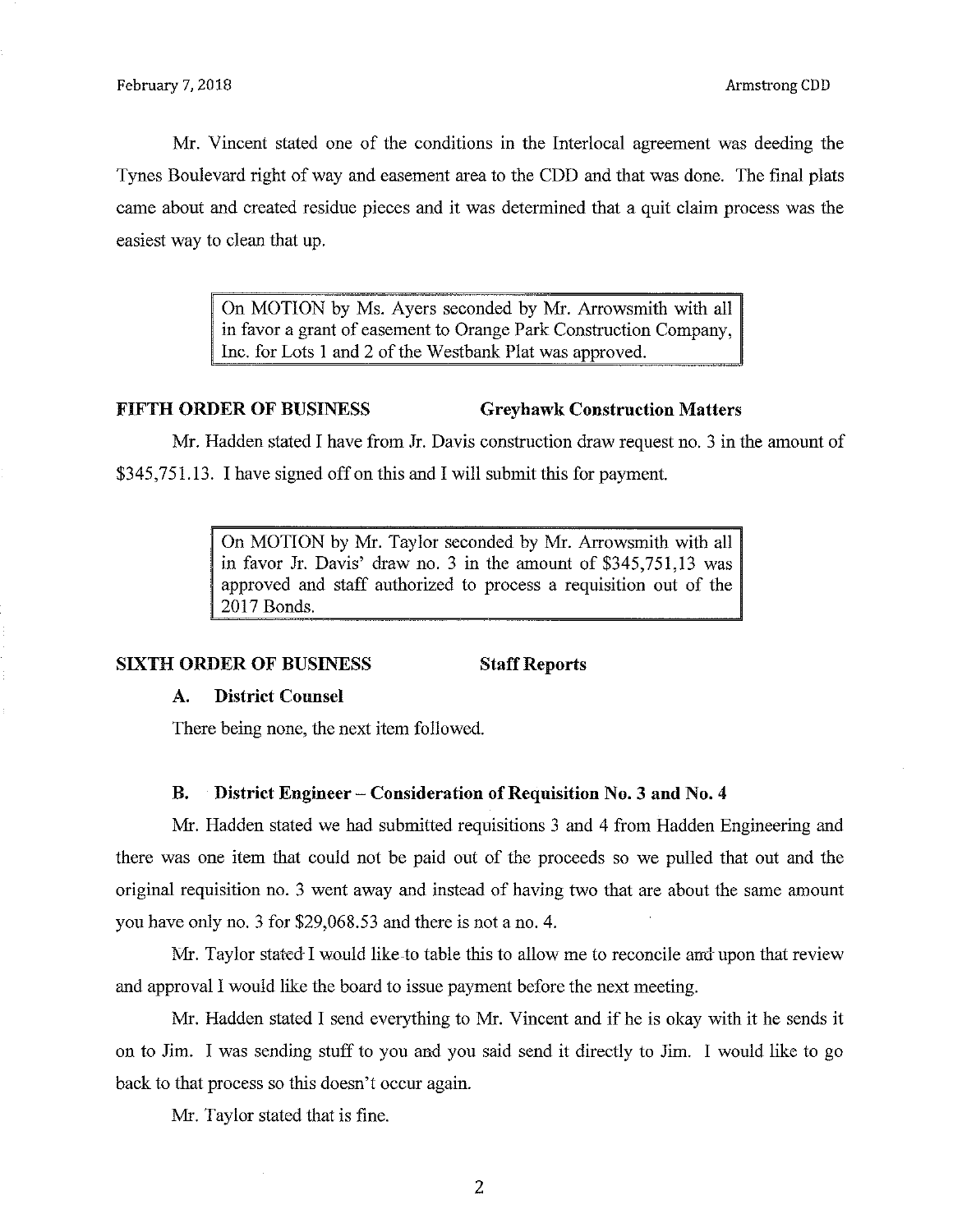On MOTION by Ms. Ayers seconded by Mr. Arrowsmith with all in favor requisition No. 3 for Hadden Engineering up to the amount of \$29,068.53 was approved subject to final review and approval by Supervisor Taylor.

Mr. Hadden stated you should have in your package a letter on Armstrong CDD letterhead, I wrote the letter. You may or may not know Clay County Utility does not approve any line larger than a 12" pipe. We are running dual 16", one for reuse and one for potable water all the way through the project. CCUA has asked me to get that permitted with DEP. I submitted to DEP and since the lines are right now in CDD owned right of way because it is not county right of way yet DEP sent me an email and asked me to get authorization from the Armstrong CDD to locate the two 16's in the right of way, which you own per my plans, which they have approved.

Mr. Taylor asked will the permit be issued in the district's name?

Mr. Hadden stated the permit will be issued in CCUA's name. I will write it up again, I can't find the document I had. DEP is asking for the CDDs authorization and permission to have Vallencourt construct these two pipes in land that the CDD owns.

Mr. Vincent stated it is just a paper trail. The easement is in place and they wouldn't be dealing with this unless there was a diameter issue.

Ms. Buchanan stated that is fine.

Mr. Hadden stated I will write something up and send it to Katie, Jim, Dean and the board and if anybody has any objection let me know.

Mr. Vincent stated the 16" pipe along Tynes Boulevard is going to go north to an offsite location through an easement that we are going to provide too. This permit is just associated with the contracts we already let for the 16" pipes. DEP is wanting the CDD to acknowledge that they are in agreement-that Clay Utility can install a 16" line at the location within that easement because they would not need that if it was a 10" pipe. We can send them copies of the executed contract and that should demonstrate the fact that we are in agreement with it because we executed the contract for it.

Ms. Buchanan stated that's fine. Who is going to draft the authorization?

3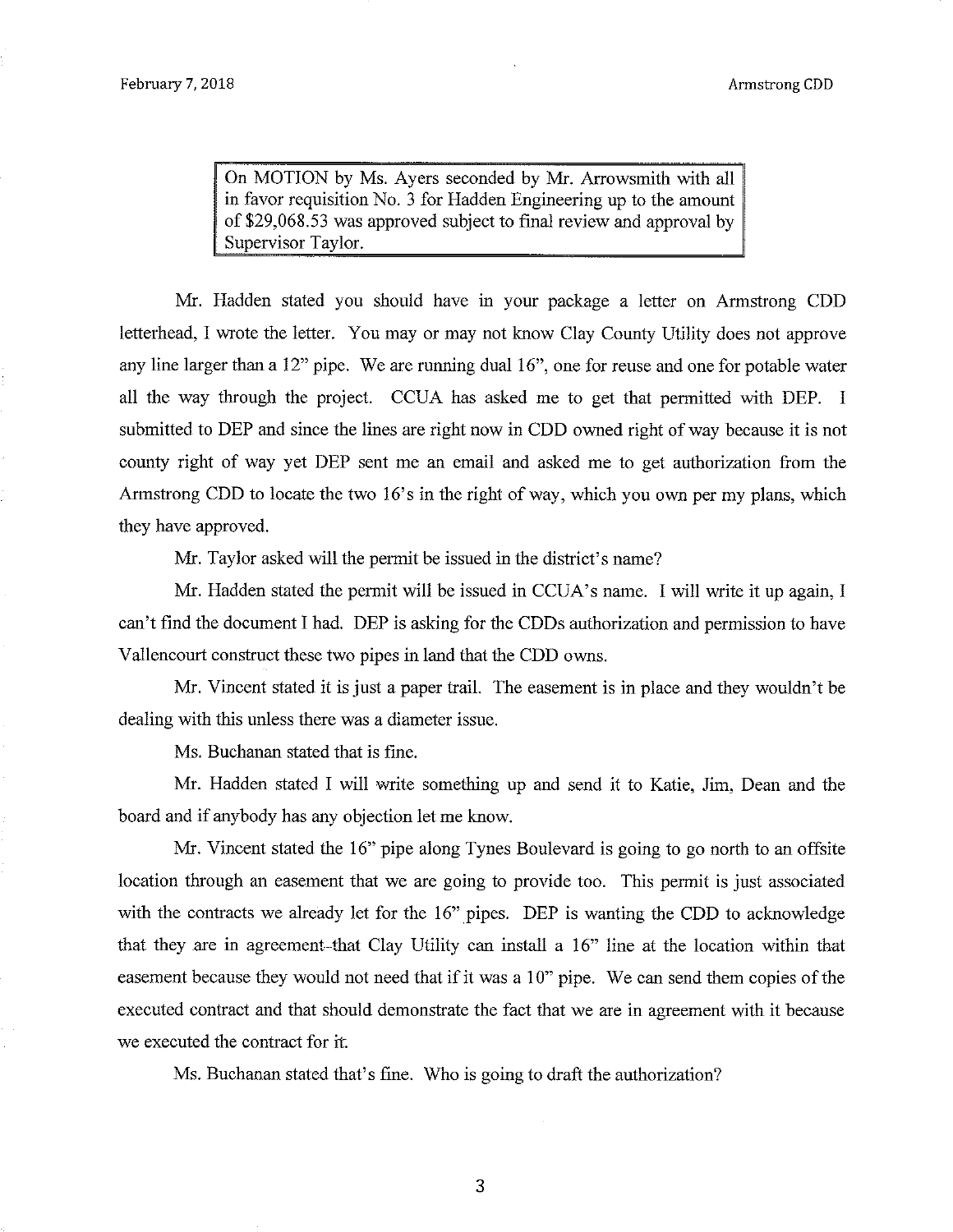Mr. Hadden stated I will, I have a form from DEP that they like. I will draft that and send it out for everybody's review and blessing and when it is appropriate you can put it on Armstrong letterhead and they don't care who signs it.

Mr. Perry stated as district engineer it is in accordance with your plans already so sign it as district engineer.

### C. District Manager

There being none, the next item followed.

#### D. Tynes Boulevard Project Administrator

Mr. Vincent stated I received change order no. 1 on Tynes Boulevard Way, which was totally expected having to deal with the signal modification, it is an item we had already budgeted. I received it yesterday so we are still processing it and getting feedback from the county and others and I will bring that next month.

The change order is not only a monetary amount for the signalization at the intersection at Oakleaf but it is also an extension of time on IA, basically hurricane related because the notice to proceed was issued three days before the storm hit and they came to me and said we really need a little time. I will pass out drafts of the revised schedule but essentially all this does is have completion of Tynes Boulevard Way, which is to the roundabout having final completion of August 31, instead of July 31. It also shows no change in the schedule for 1B.

### SEVENTH ORDER OF BUSINESS Supervisor's Requests and Audience **Comments**

Mr. Taylor stated Liam O'Riley just joined Greenpointe and I would like to have him have some authority to act on behalf of Greenpointe in reference to Armstrong District, being able to call people for information. I think you suggested he could be a project admin.

Ms. Buchanan stated right, it would be something similar- to-what Dean is doing for Tynes Boulevard, a similar agreement. The only open item is the amount that you want to pay him. Do you have that information?

Mr. Taylor stated I do not at this time; I will get back with you on that.

Ms. Buchanan stated this is something that you pay for out of bond proceeds so ultimately it will come out of the project cost.

4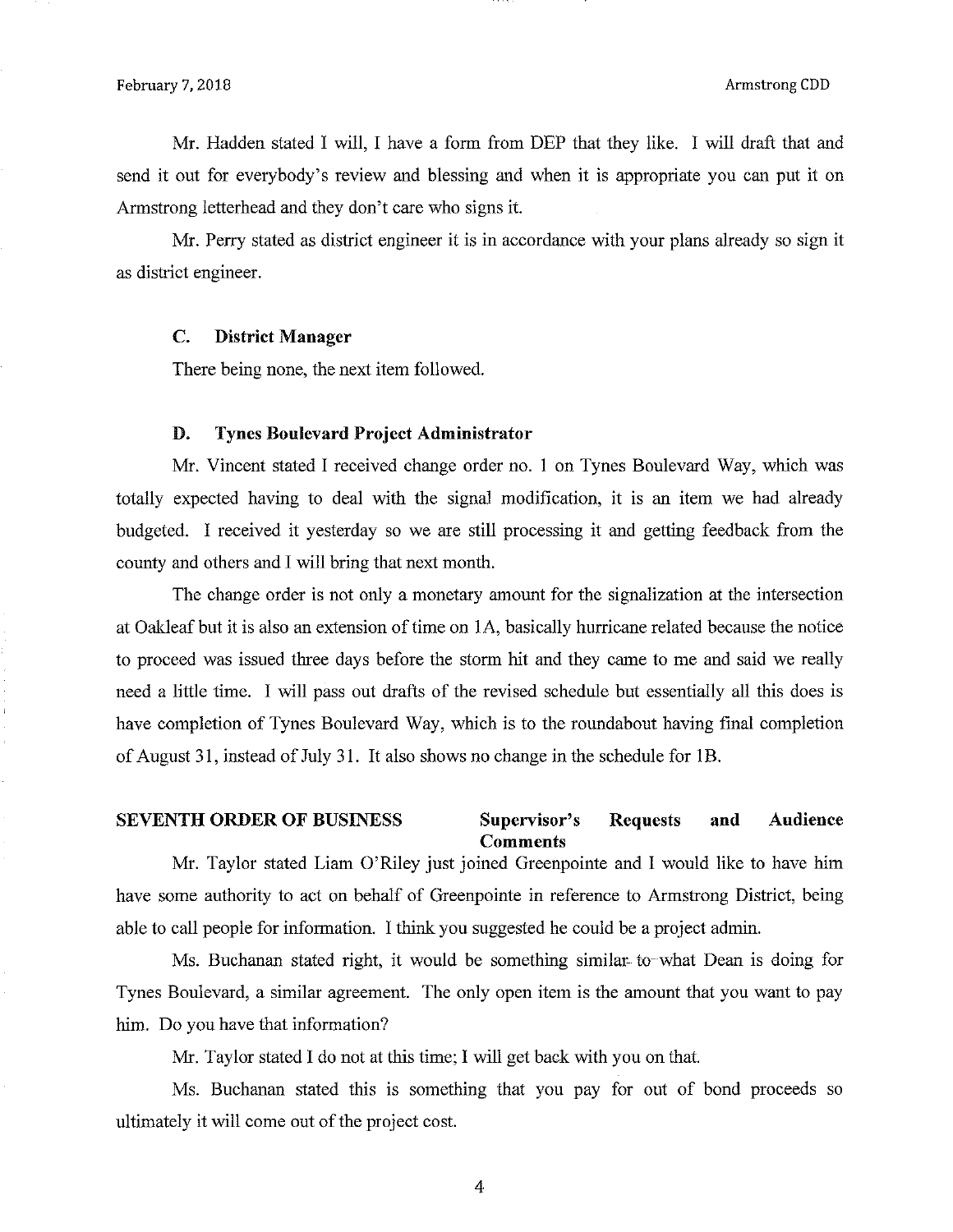Mr. Taylor stated at this point it would be zero compensation.

On MOTION by Mr. Arrowsmith seconded by Ms. Ayers with all in favor staff was authorized to prepare a project administration agreement with Greenpointe using the same framework as the East/West Partners agreement.

#### EIGHTH ORDER OF BUSINESS Financial Statements as of December 31, 2017

Mr. Perry stated the financial statements are included in your agenda package and they are the balance sheet as of December 31, 2017, combined balance sheet with the general fund, debt service funds and capital projects. I had a discussion with Supervisor Taylor before the meeting and in regard to the reserve for capital projects under capital projects we are going to break out under the liability sections how much is available from the bond funds and for Tynes Boulevard to give clarification. Keep in mind under page 4 we do have the capital projects for Tynes but the amounts that are applicable there along with page 5 for the A and B Bonds, the 2017 Series combined. It will break it out a little bit more on the balance sheet.

# NINTH ORDER OF BUSINESS Consideration of Funding Request No. 18 (General Fund)

On MOTION by Mr. Taylor seconded by Ms. Ayers with all in favor funding request no. 18 from the general fund in the amount of \$5,543.62 was approved.

TENTH ORDER OF BUSINESS Consideration of Funding Request No. 13 & No. 14 (Construction Fund)

> On MOTION by Ms. Ayers seconded by Mr. Taylor with all in favor funding requests 13 in the amount of \$163,604.96 and 14 in the amount of \$170,277.66 from the construction fund were approved.

ELEVENTH ORDER OF BUSINESS Next Scheduled Meeting - 03/7/18 at 3:30 p.m. at the Eagle Landing Sales Center

Mr. Perry stated our next scheduled meeting is March 7, 2018 at 3:30 p.m.